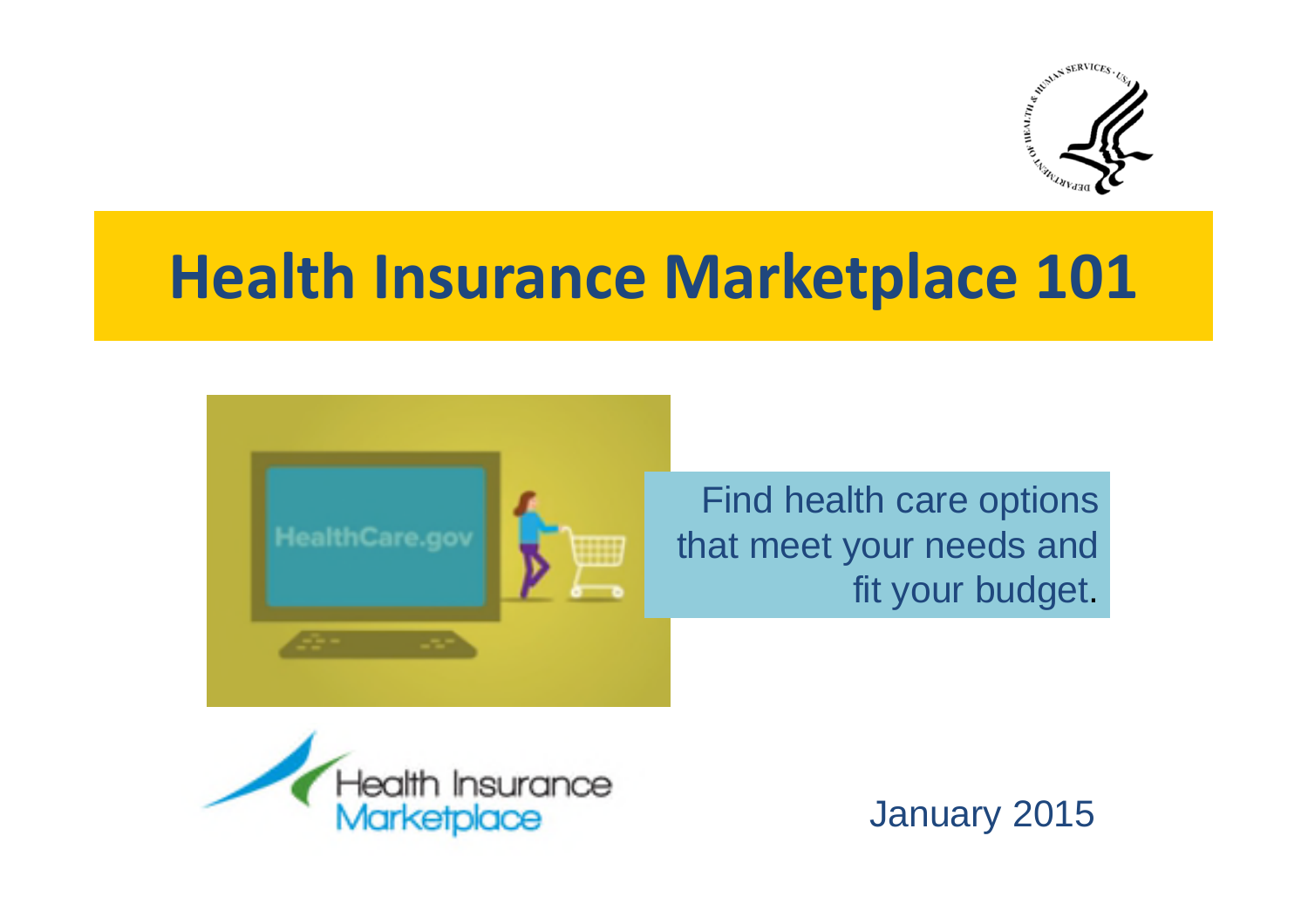### **The Health Care Law**

■ In March 2010, President Obama signed the Affordable Care Act into law generally requiring



- Young adults up to 26 can stay on their parents' plan
- Additional drug coverage for people with Medicare
- More preventive services with no costsharing
- Lifetime limits removed from essential health benefits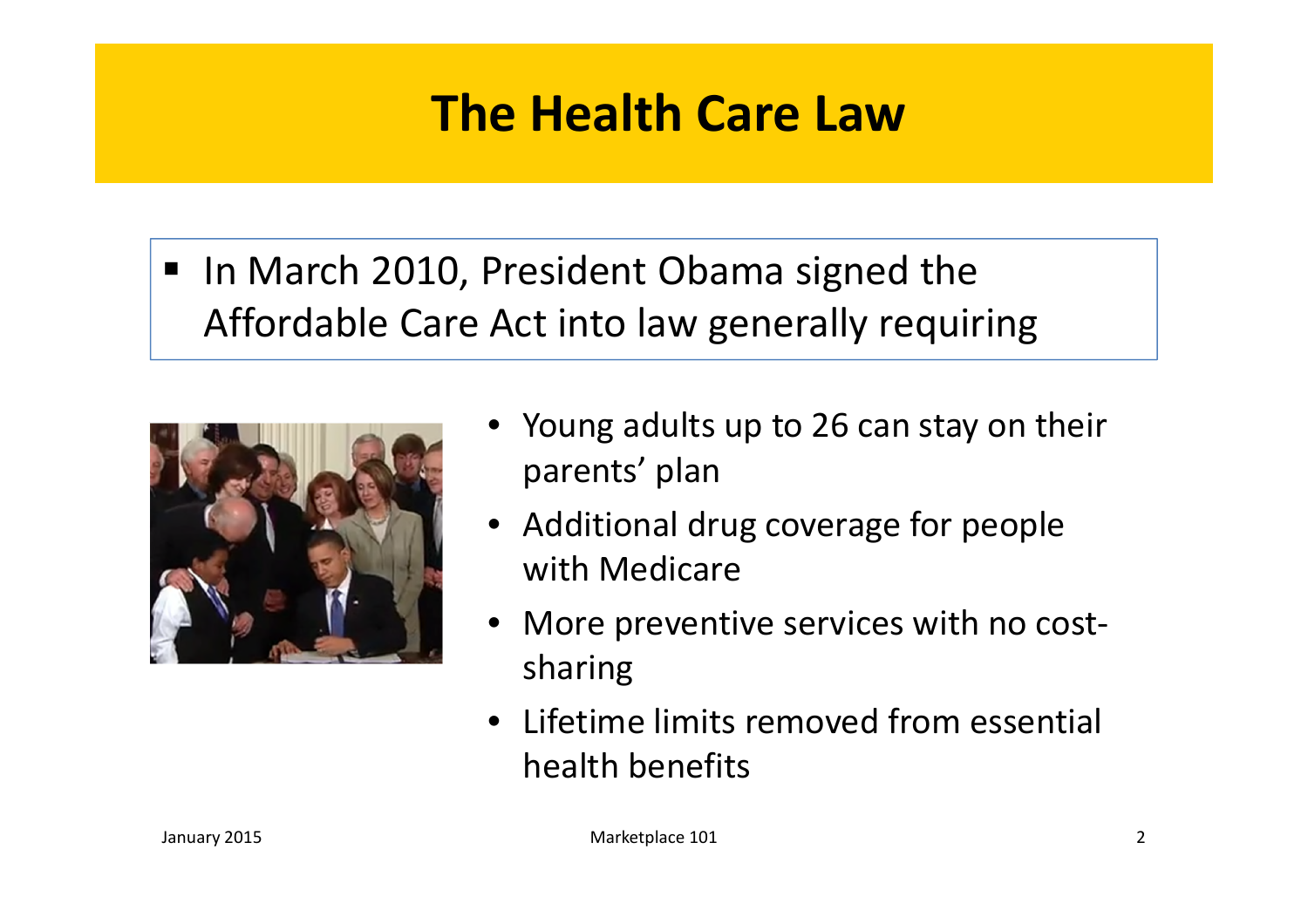## **What Changed on January 1, 2014?**

- Discrimination due to pre-existing conditions or gender is generally prohibited
- Annual limits on insurance coverage of essential health benefits were eliminated for most plans
- Advance payments of the premium tax credit are available
- More people are eligible for Medicaid (in some states)
- **Coverage through the Health Insurance Marketplace began**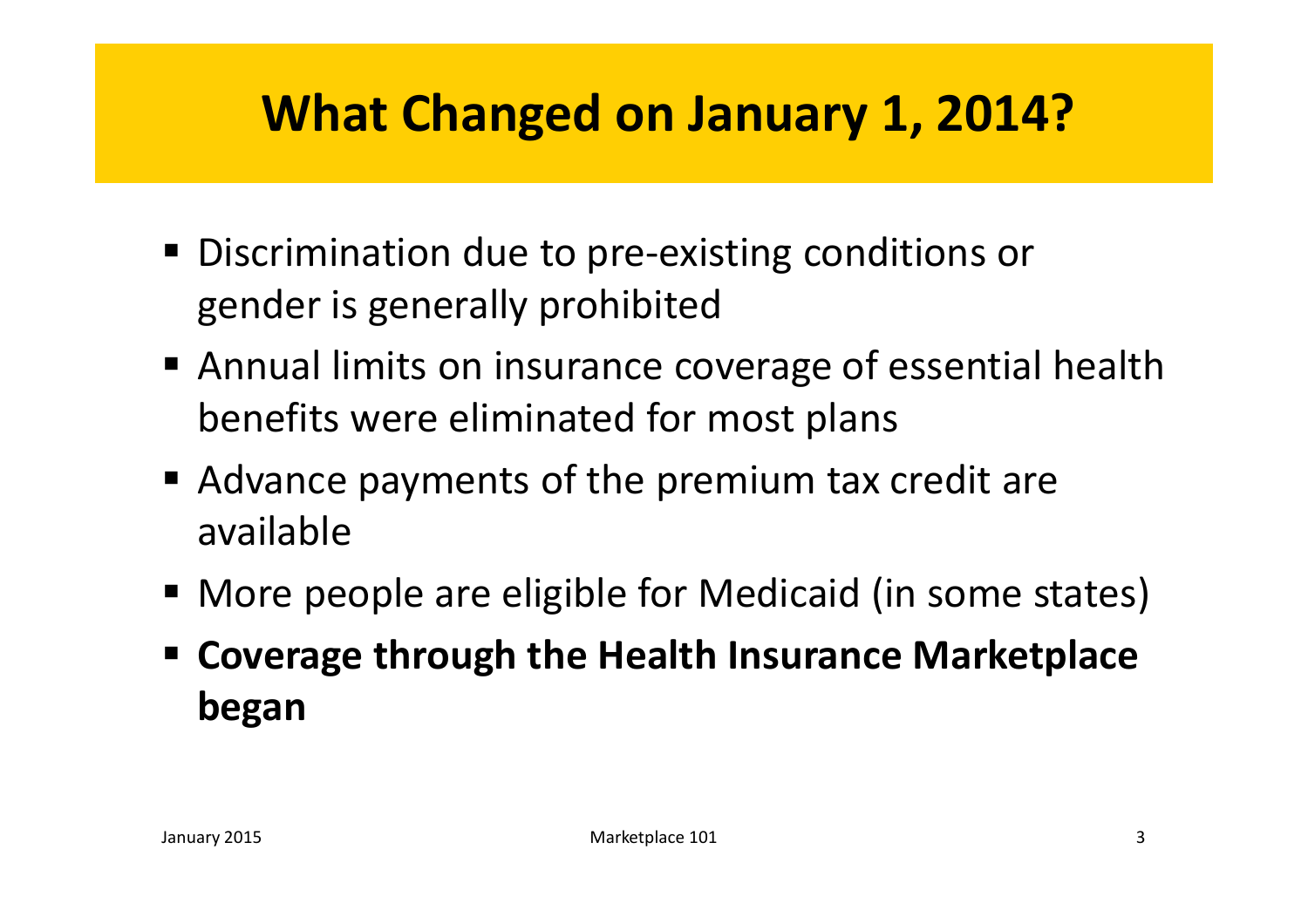### **What Is the Health Insurance Marketplace?**

- Part of the Affordable Care Act
- Where qualified individuals and families directly compare private health insurance options
	- Known as qualified health plans (QHPs)
	- Can directly compare on the basis of price, benefits, quality, and other factors
- Also known as Exchanges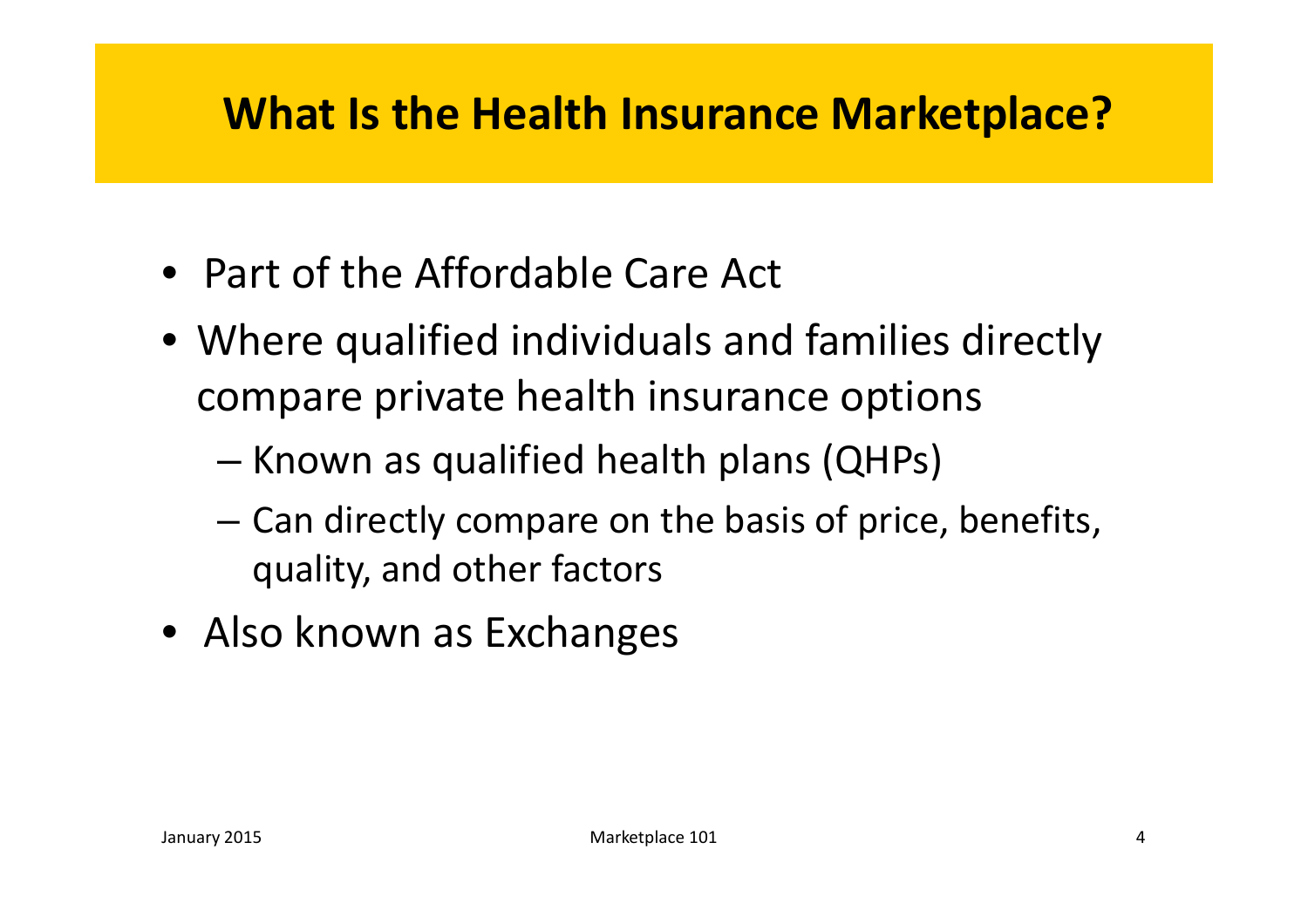### **The Marketplace…**

- It's a way to shop for health coverage
	- An individual or family can explore every qualified health plan in their area
	- With one application you can learn all the programs for which you qualify
- Most people receive help paying premiums
	- 90% of people who were uninsured will qualify for savings on health insurance
- It offers clear options with apples-to-apples comparisons
	- All health insurance plans in the Marketplace present their price and benefit information in plain language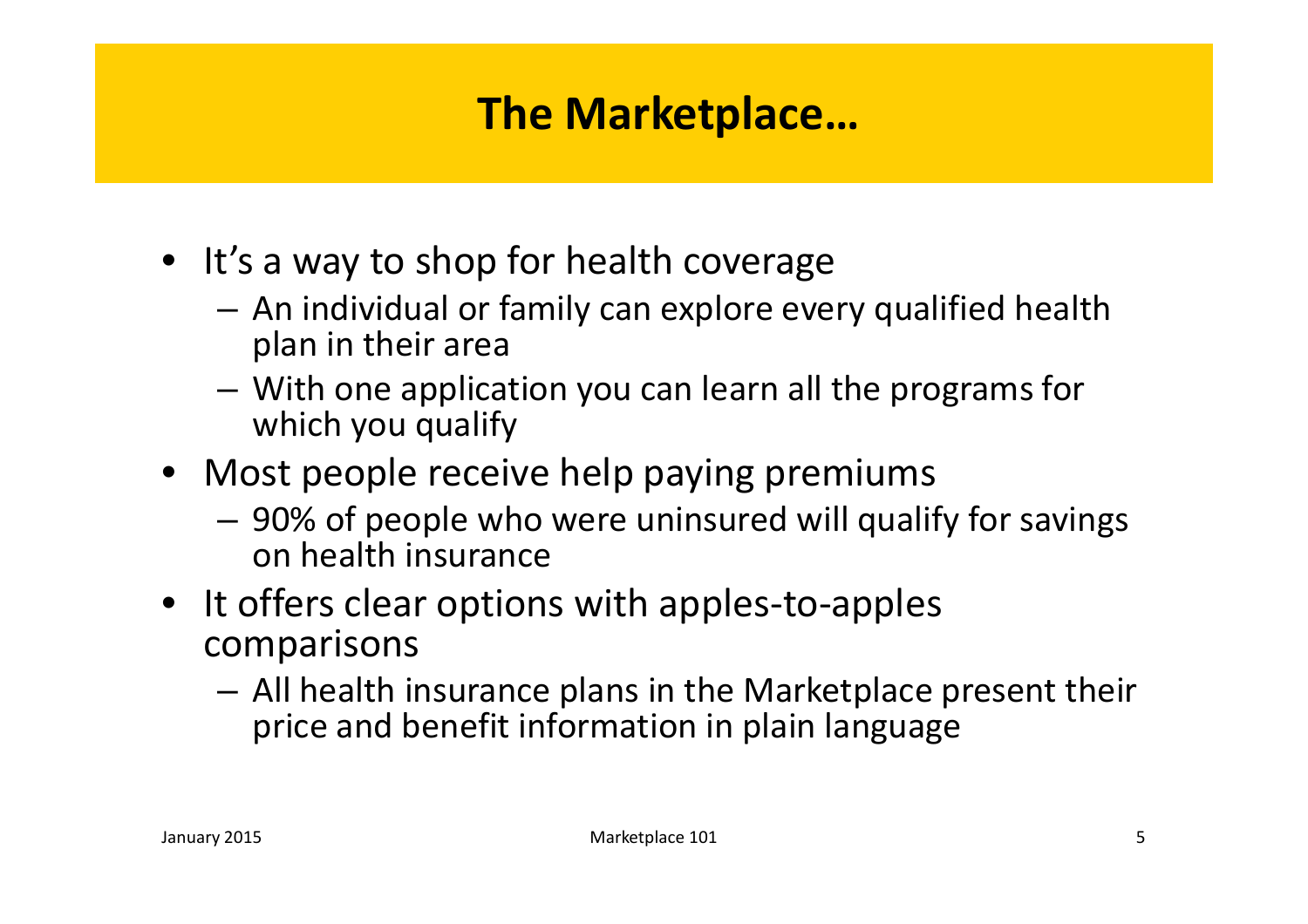### **Report on Affordability, Competition and Choice**

- Consumers **saved nearly \$1.2 billion** on their premiums
- Nearly 7 in 10 are paying \$100 a month or less for coverage
- The average monthly premium dropped from \$346 before tax credits to \$82 after tax credits across all plans
	- An average of **\$69 per month** after tax credits for silver plans (the most popular plan type) with a choice of 5 health insurers and 47 plans
- 266 insurers in the Marketplace by state, offering over **19,000 Marketplace plans** across all rating areas
- Insurance companies must spend at least 80 cents of each premium dollar on health care, improvements to care, or provide a refund
	- In 2012, 8.5 million consumers received half a billion dollars in refunds (average refund of \$100 per family)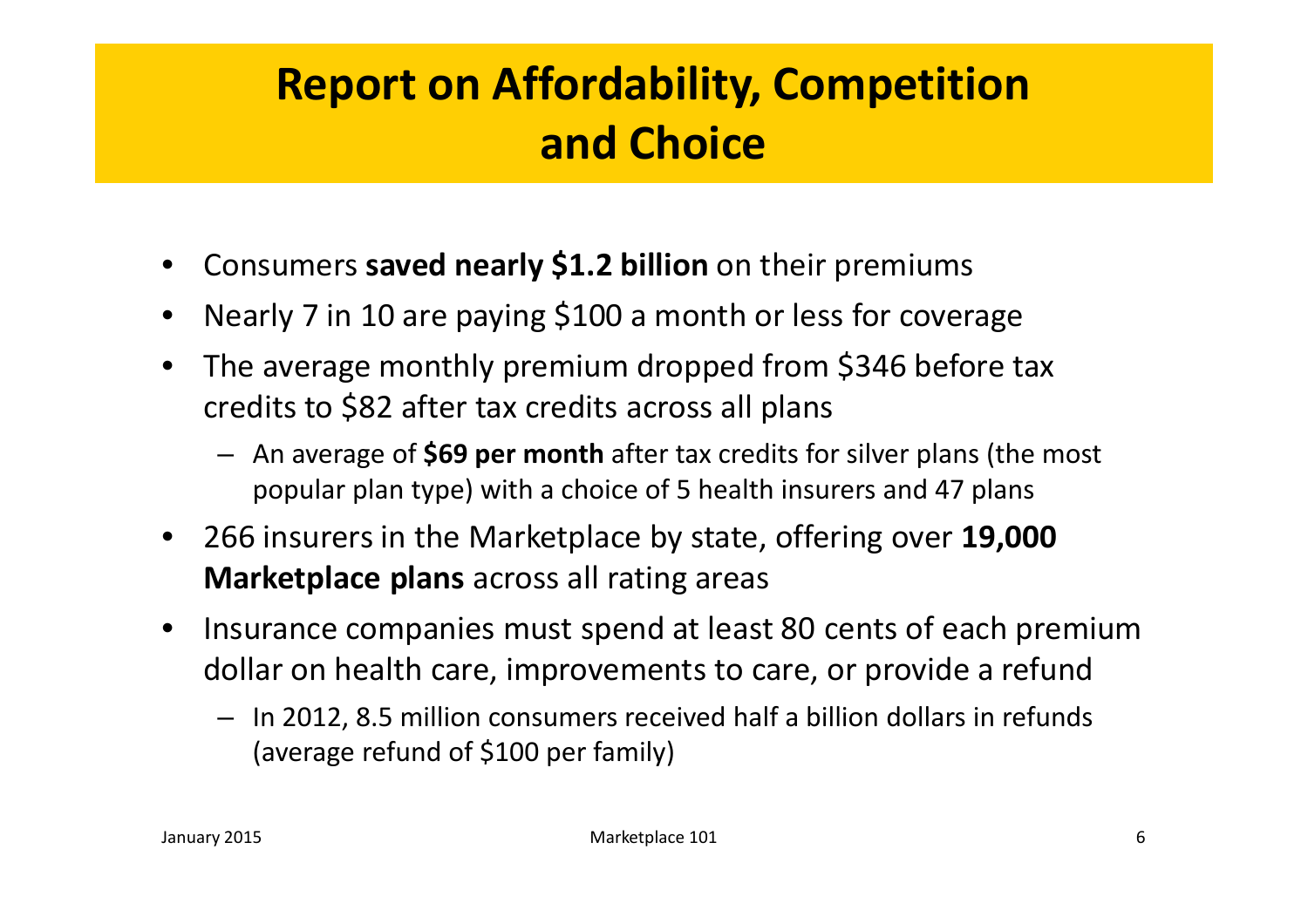### **Marketplace Establishment**

- $\blacksquare$  Each state can decide to
	- Create and run its own Marketplace
	- Engage actively with the federal government in operating certain Marketplace functions
	- Have a Marketplace established and operated by the federal government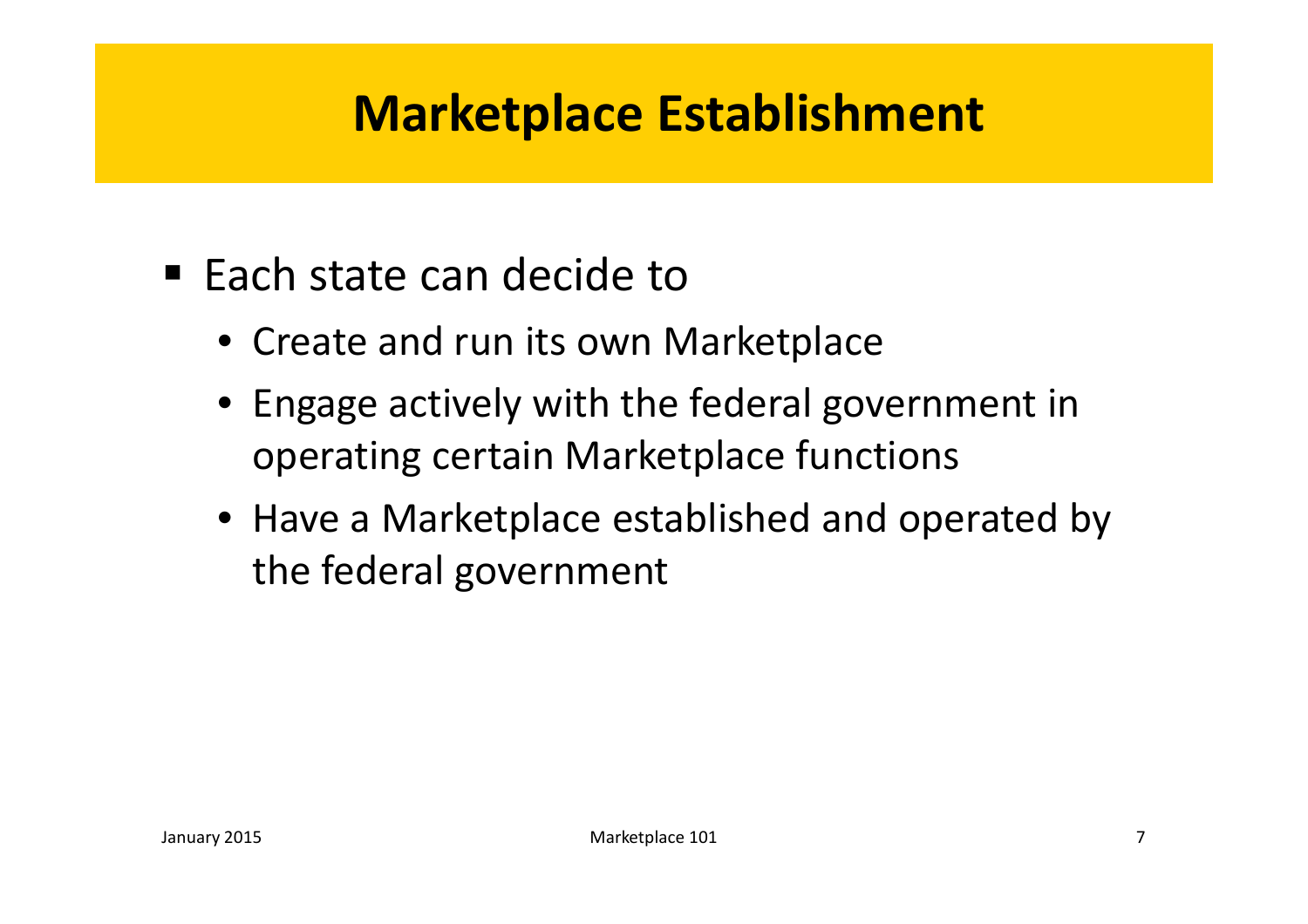### **Qualified Health Plans Cover Essential Health Benefits**

- **Example 10** cannot Essential health benefits include at least these 10 categories
	- Ambulatory patient services
	- Emergency services
	- **Hospitalization**
	- Maternity and newborn care
	- Mental health and substance use disorder service including behavioral health treatment
	- Prescription drugs
	- Rehabilitative and habilitative services and devices
	- Laboratory services
	- Preventive and wellness services and chronic disease management
	- Pediatric services, including oral and vision care (pediatric oral services may be provided by stand-alone plan)

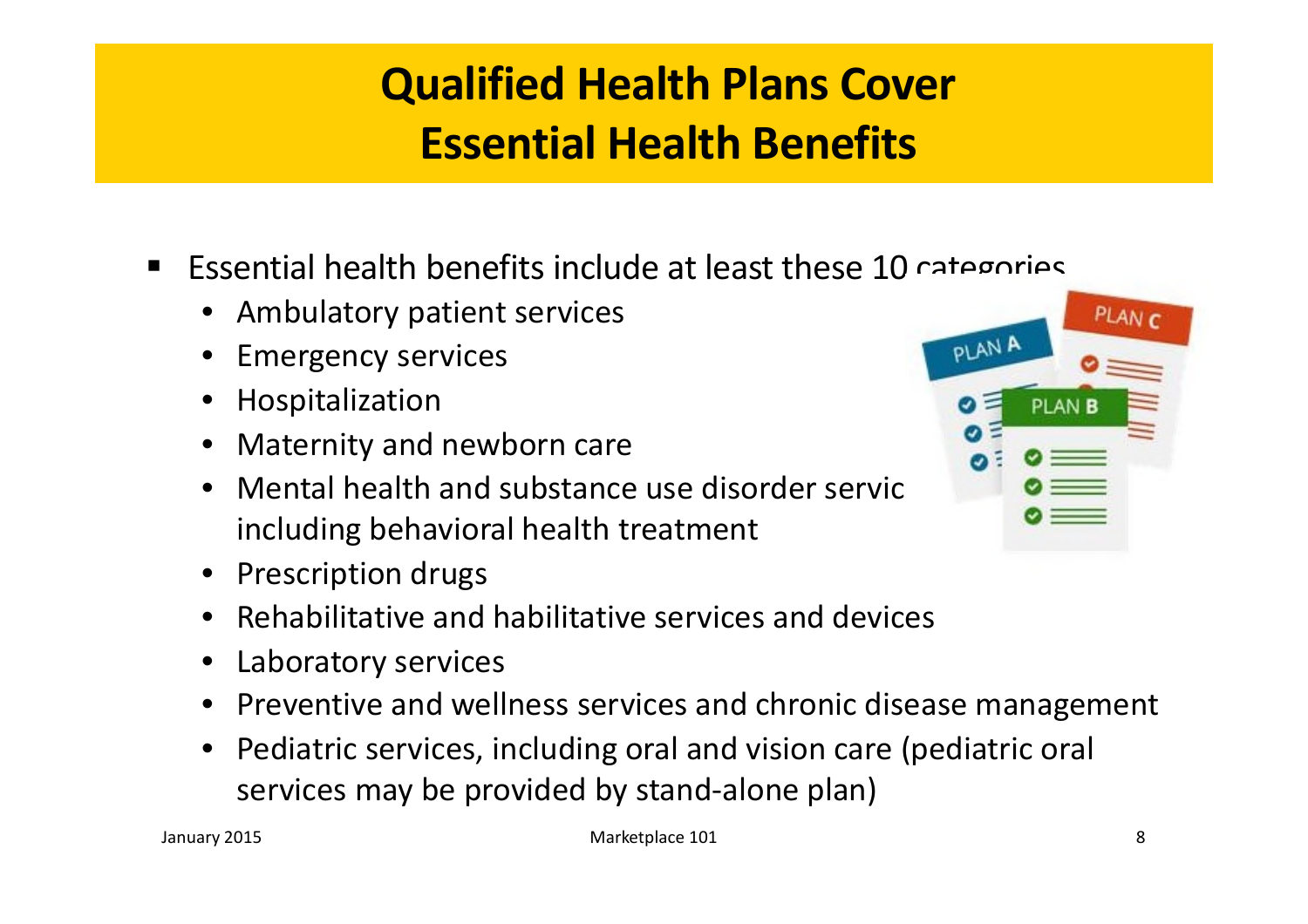## **How Qualified Health Plans Can Vary**

- Some plans may cover additional benefits
- You may have to see certain providers or use certain hospitals (networks)
- The premiums, copayments, and coinsurance are different
- Quality of care data will be available
- The coverage level can vary within each plan
- Some special types of plans are structured differently

– Like high-deductible (catastrophic) plans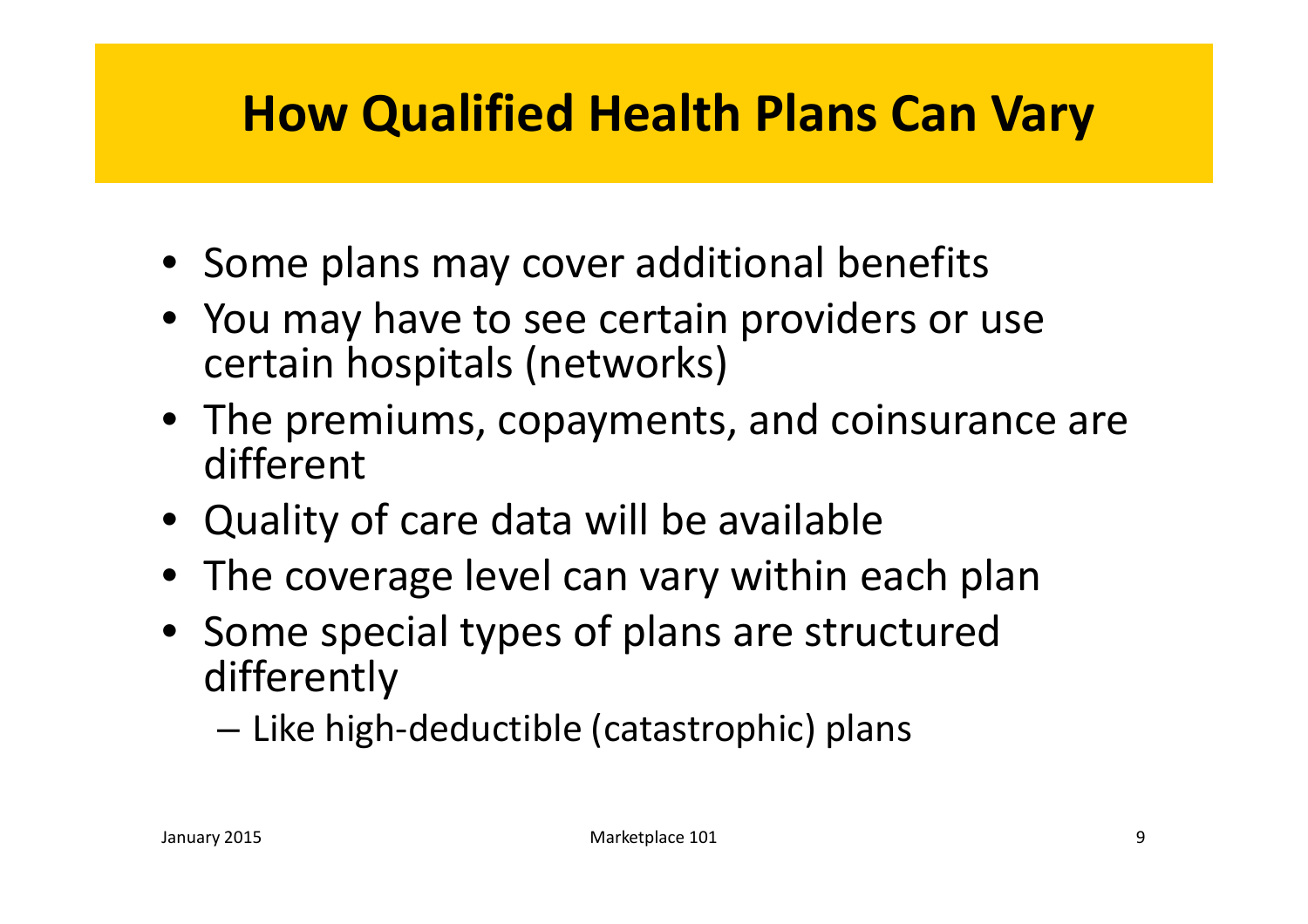### **Health Plan Categories**

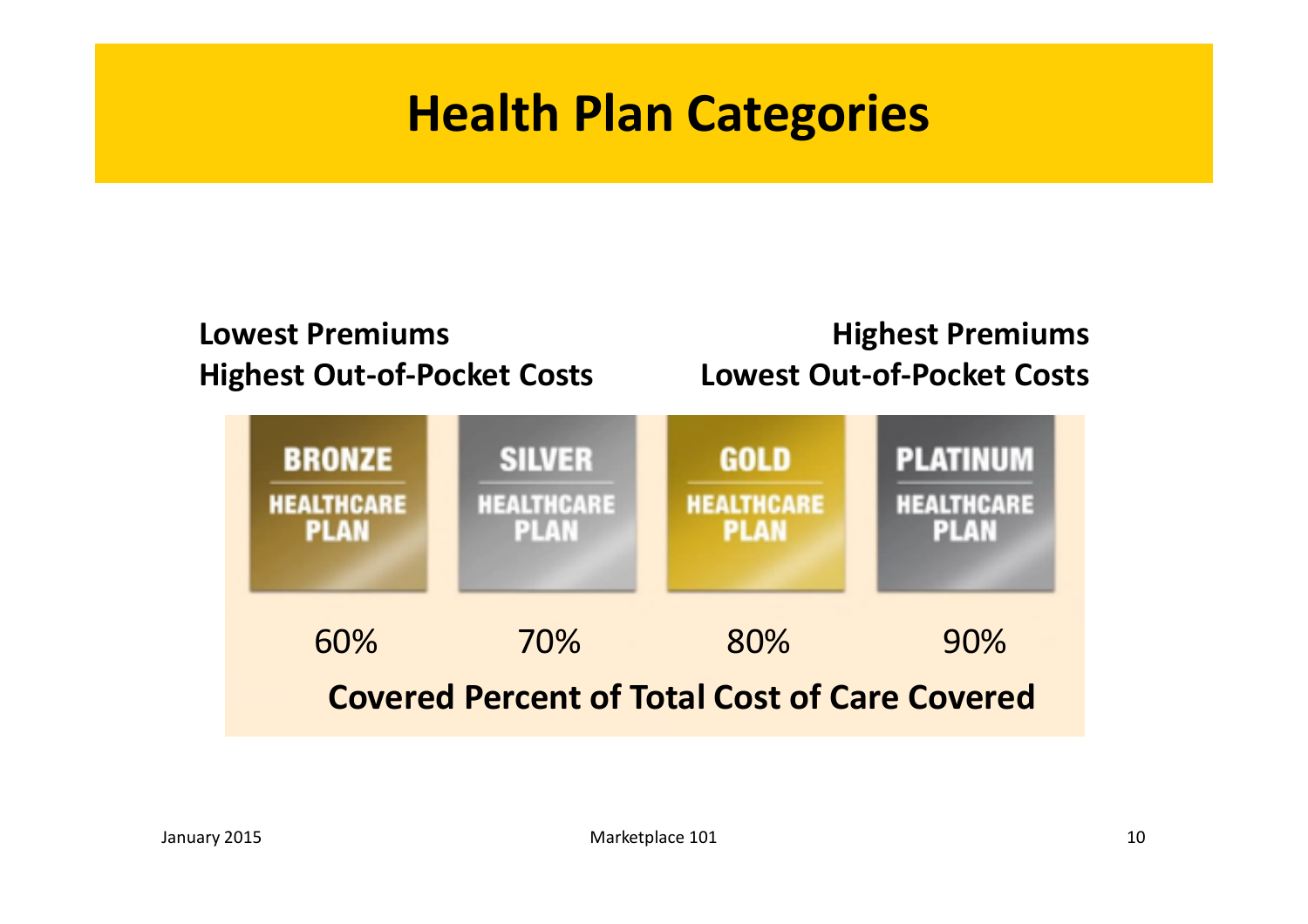### **Eligibility in the Individual Marketplace**

- Marketplace eligibility requires you to
	- Live in its state or service area, and
	- Be a U.S. citizen or national, or
	- Be a non-citizen who is lawfully present in the U.S. for the entire period for which enrollment is sought
	- Not be incarcerated
		- Can apply for Marketplace coverage if pending disposition of charge
		- Can apply for Medicaid/CHIP at any time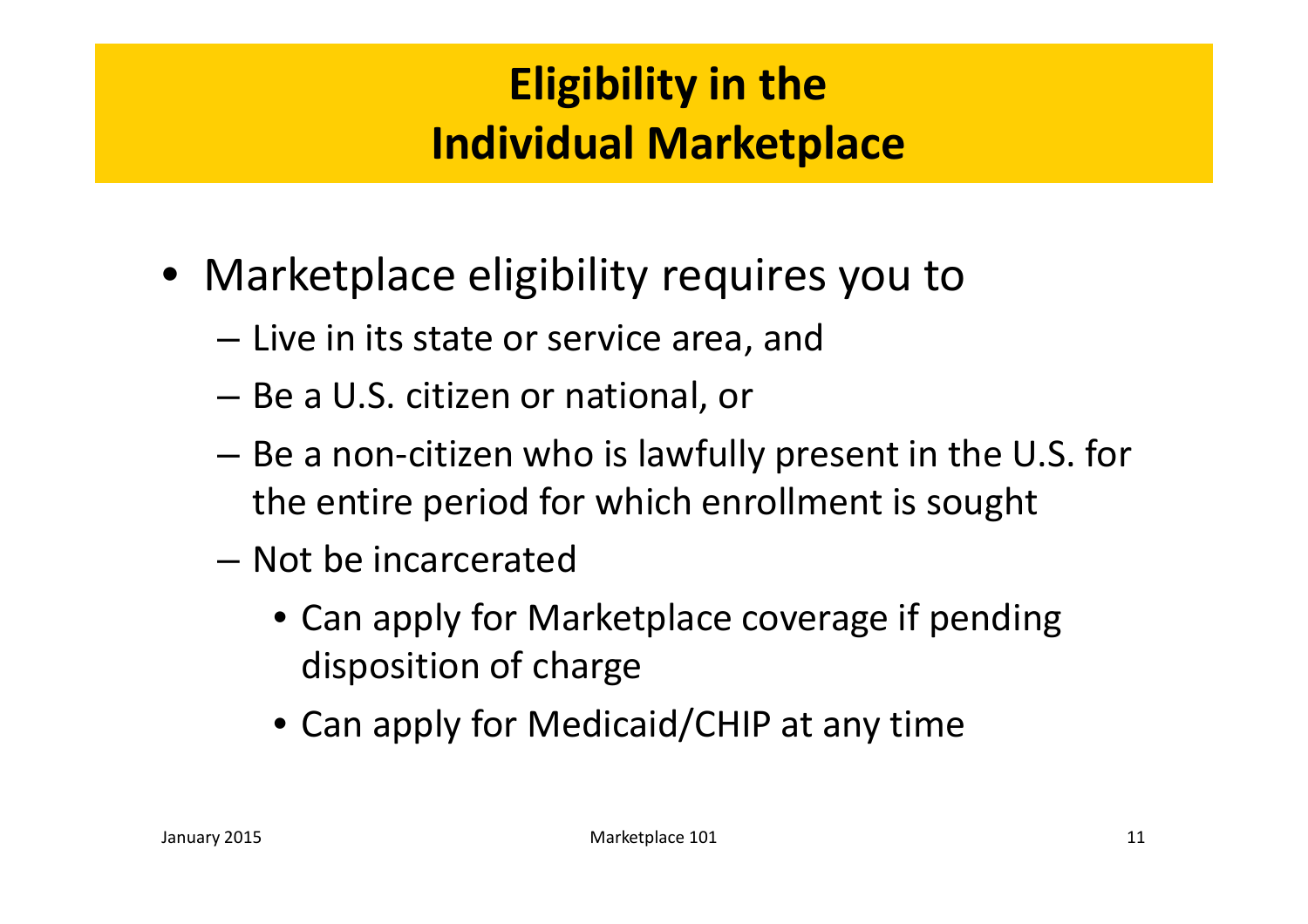### **Lower Premium Costs**

- **The premium tax credit may be taken as advance** payments to lower monthly premium costs, or as a refundable credit on the tax return you file
- **Eligibility is based on** 
	- Household income and family size
		- Household income between 100% to 400% FPL
			- $\cdot$  \$23,550 \$94,200 for a family of 4 in 2013
			- \$23,850 \$95,400 for a family of four in 2014
	- Obtaining health insurance through the Marketplace
- Ineligibility for government-sponsored coverage, affordable employer-sponsored insurance, or certain January 2015 Other minimum essential coverage and the minimum of the settlem and the settlem and the settlem and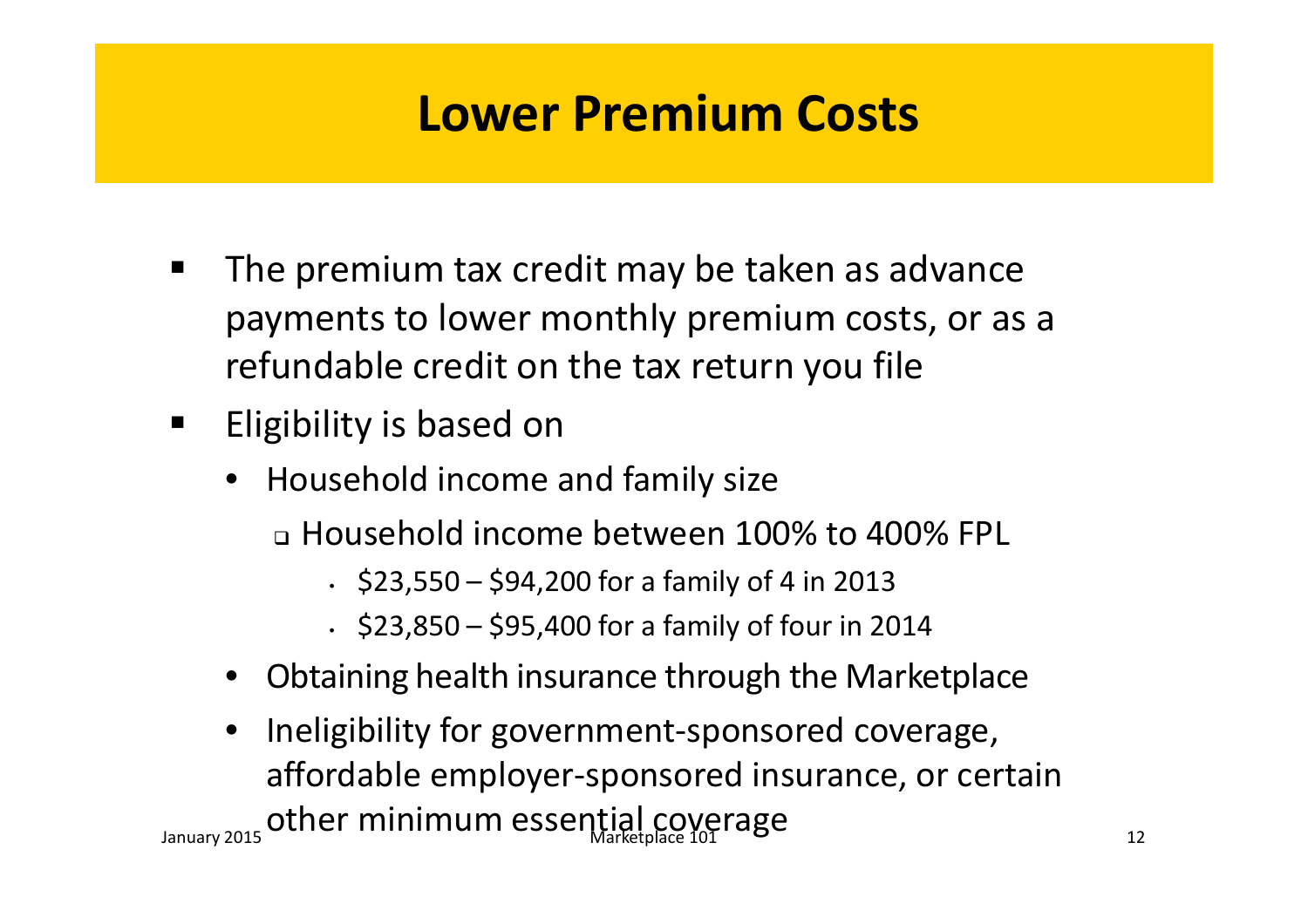## **Who is Eligible for Cost-Sharing Reductions?**

- Lower costs on deductibles, copayments, and coinsurance
- To be eligible, you must
	- Have income at or below 250% FPL
		- \$58,875 annually for a family of 4 in 2013
		- \$59,625 annually for a family of 4 in 2014
	- Receive the premium tax credit
	- Enroll in a Marketplace Silver-level plan
- Members of federally recognized Indian tribes
	- Don't have to pay cost-sharing if household income is at or below 300% of the federal poverty level (FPL)
		- Up to around \$70,650 for a family of 4 (\$88,320 in Alaska) in 2013
		- Up to around \$71,550 for a family of 4 (\$89,460 in Alaska) in 2014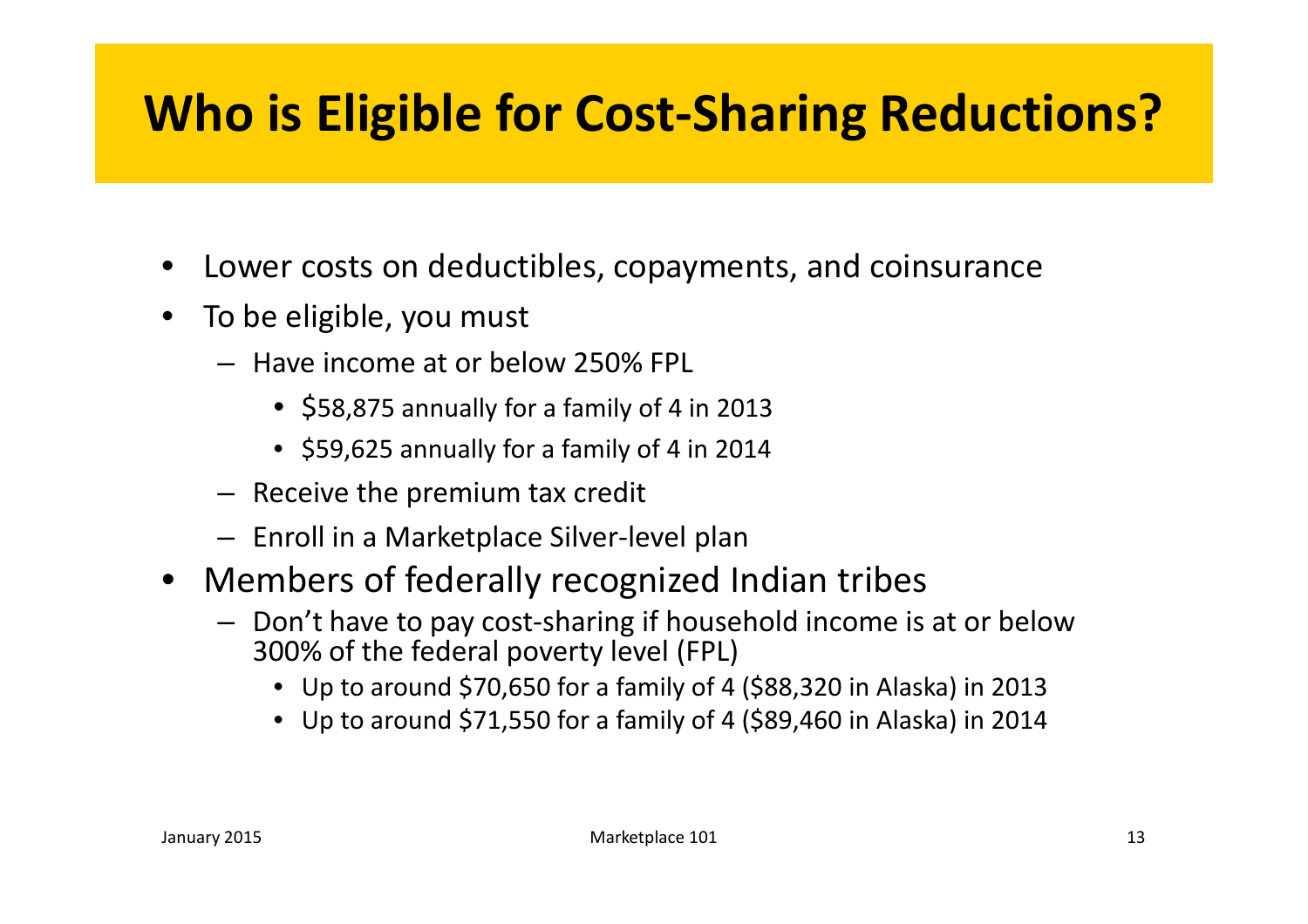## **Medicaid Eligibility in 2014**

- The health care law offers a new opportunity for states to expand Medicaid to
	- Adults 19 64 with incomes up to 133% FPL
		- \$16,105 per year for individual
		- \$32,913 per year for family of 4
- The law ensures Medicaid coverage for children in families with household incomes up to 133% FPL
- A new simplified way of calculating income to determine Medicaid/CHIP eligibility
	- Known as Modified Adjusted Gross Income (MAGI)-based method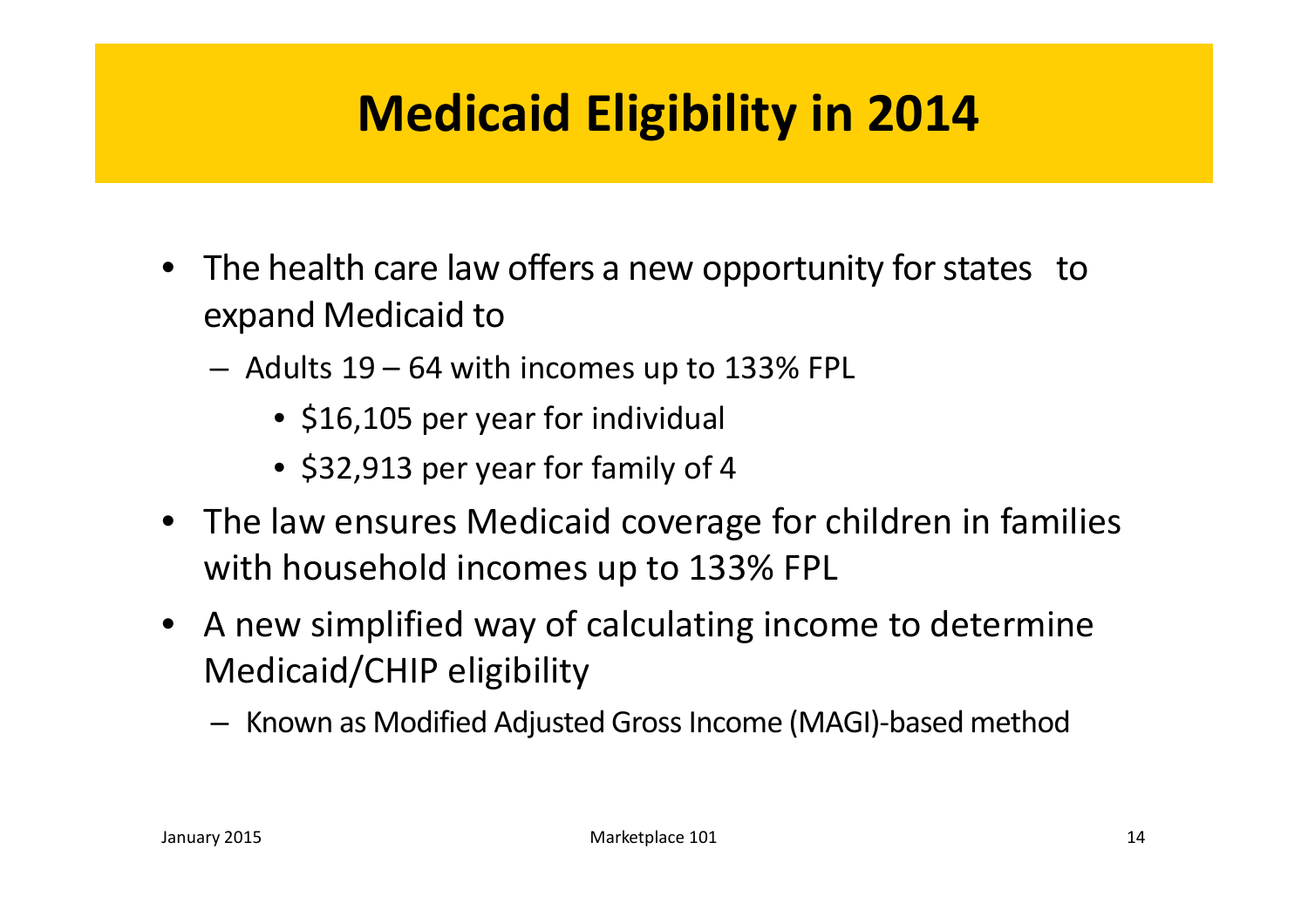### **Starting in 2014, Everyone Must:**

**1. Have minimum essential coverage**



They're already covered and don't need to do anything.

**2. Have an exemption from the shared responsibility payment (fee) OR** the snared **OR** 

**EXEMPT** 

They don't have to get coverage and won't have to pay a fee for not having coverage.

**3. Pay a fee** (shared responsibility payment)



They should consider getting coverage. If they don't, they'll pay a fee.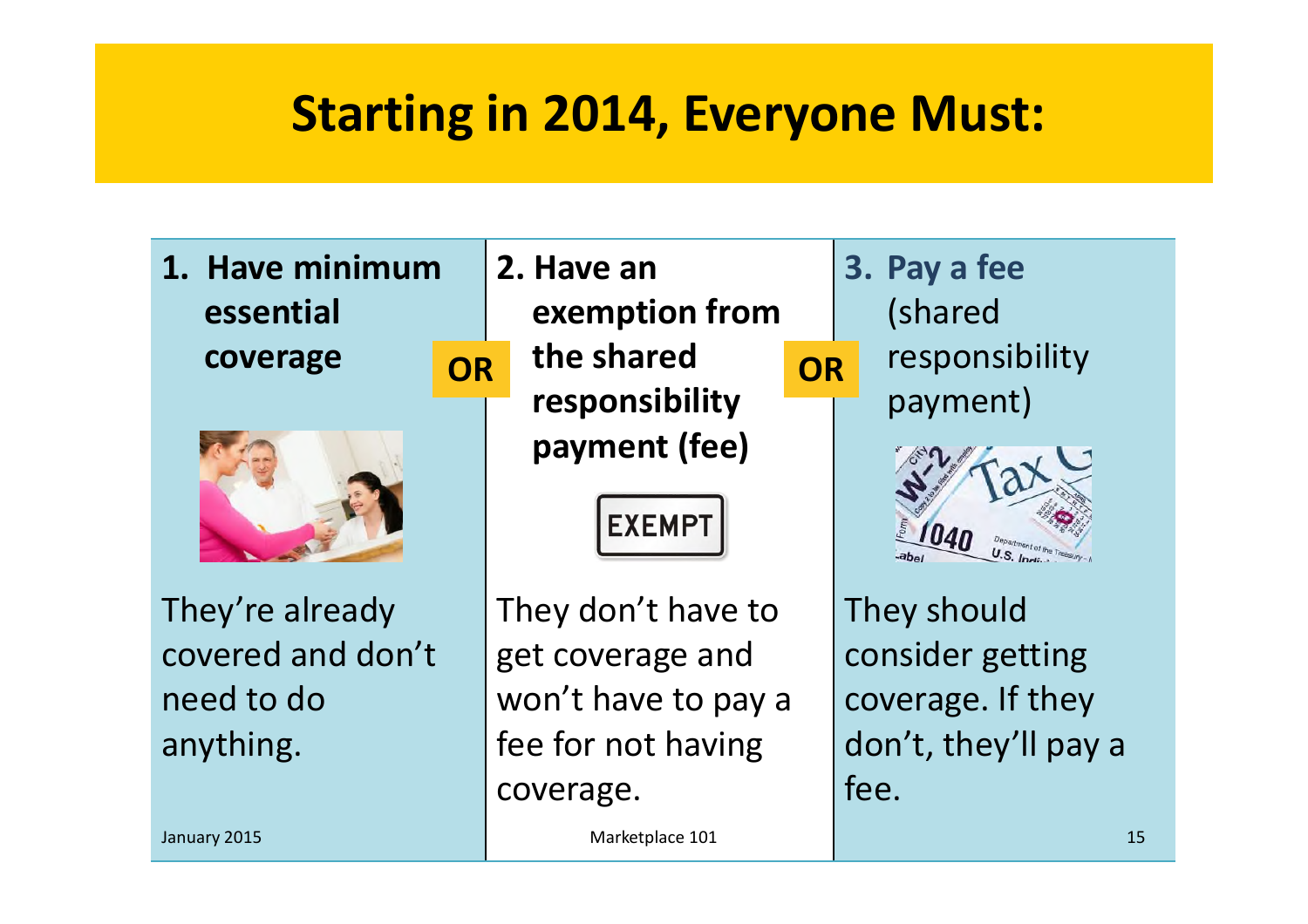## **When Can You Enroll?**

- 1. Annual Open Enrollment Period
	- November 15 February 15
	- Coverage can begin as early as January 1 if you enroll by December 15
- 2. Special enrollment periods (SEP) for certain circumstances during the year





Move to a new residence?

You can apply for Medicaid and Children's Health Insurance Program coverage at any time.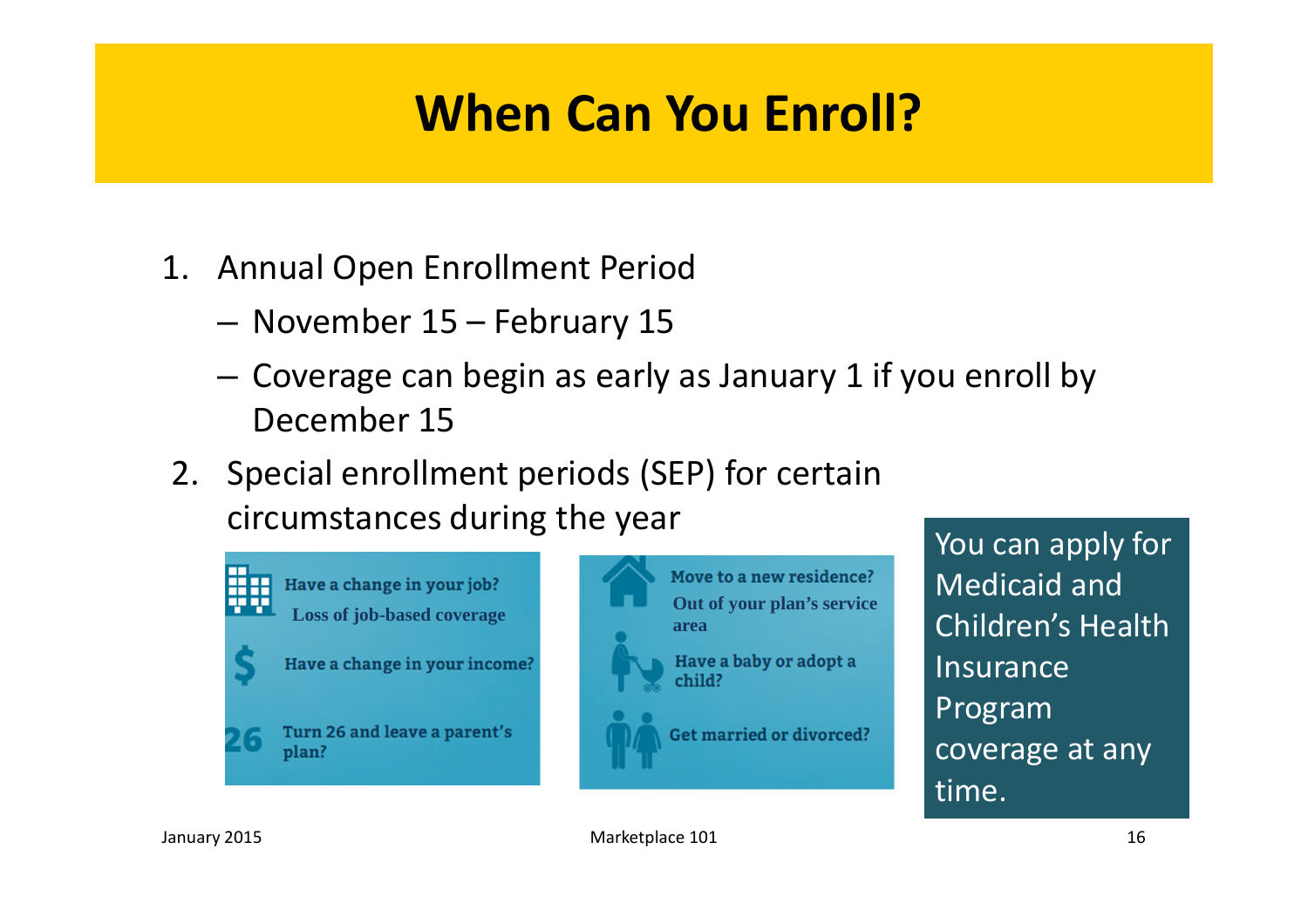### **How the Marketplace Works**



#### Create an account

First provide some basic information. Then choose a user name, password, and security questions for added protection.

#### Apply

Next you'll enter information about you and your family, including your income, household size, other coverage you're eligible for, and more.

Visit HealthCare.gov to get a checklist to help you gather the information you'll need.

#### Pick a plan

Next you'll see all the plans and programs you're eligible for and compare them side-by-side.

You'll also find out if you can get lower costs on monthly premiums and outof pocket costs.

#### Enroll

Choose a plan that meets your needs and enroll!

Coverage starts as soon as January 1, 2014.

May apply or change plan during Special Enrollment Period due to certain life changing events.

> CMS Product No. 11671 October 2013



lealth Insurance Marketplace HealthCare.gov 1-800-318-2596

January 2015 **Marketplace 101** Marketplace 101 **Marketplace 101** 17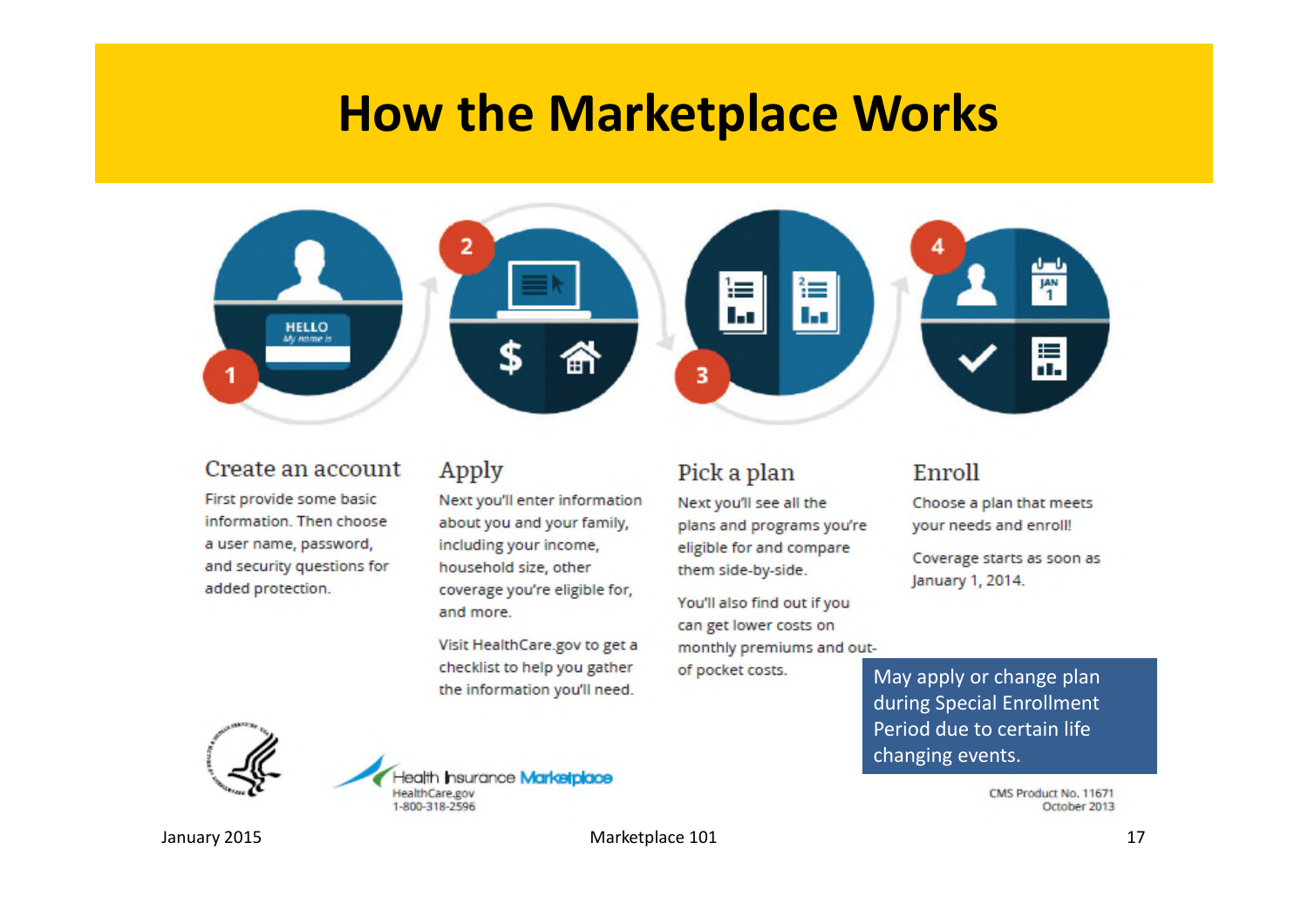### **4 Ways to Get Marketplace Coverage**

### Over the phone

**Call the Marketplace Call** Center at 1-800-318-2596. **TTY users should call** 1-855-889-4325. A customer service representative can help you apply and enroll over the phone.



### **Online**

**Visit HealthCare.gov** to apply and enroll on the web.

**CuidadoDeSalud.gov for Spanish.**



### In-person help

Get help from people in your community trained and certified to help you apply and enroll in the Marketplace. Visit Localhelp.HealthCare.gov, or call the Marketplace Call Center.



### **Paper application**

If you don't have a computer or time to apply and enroll over the phone, you can fill out a paper application. Call the Marketplace Call Center to get an application or download a copy from HealthCare.gov.





CMS Product No. 11751 October 2013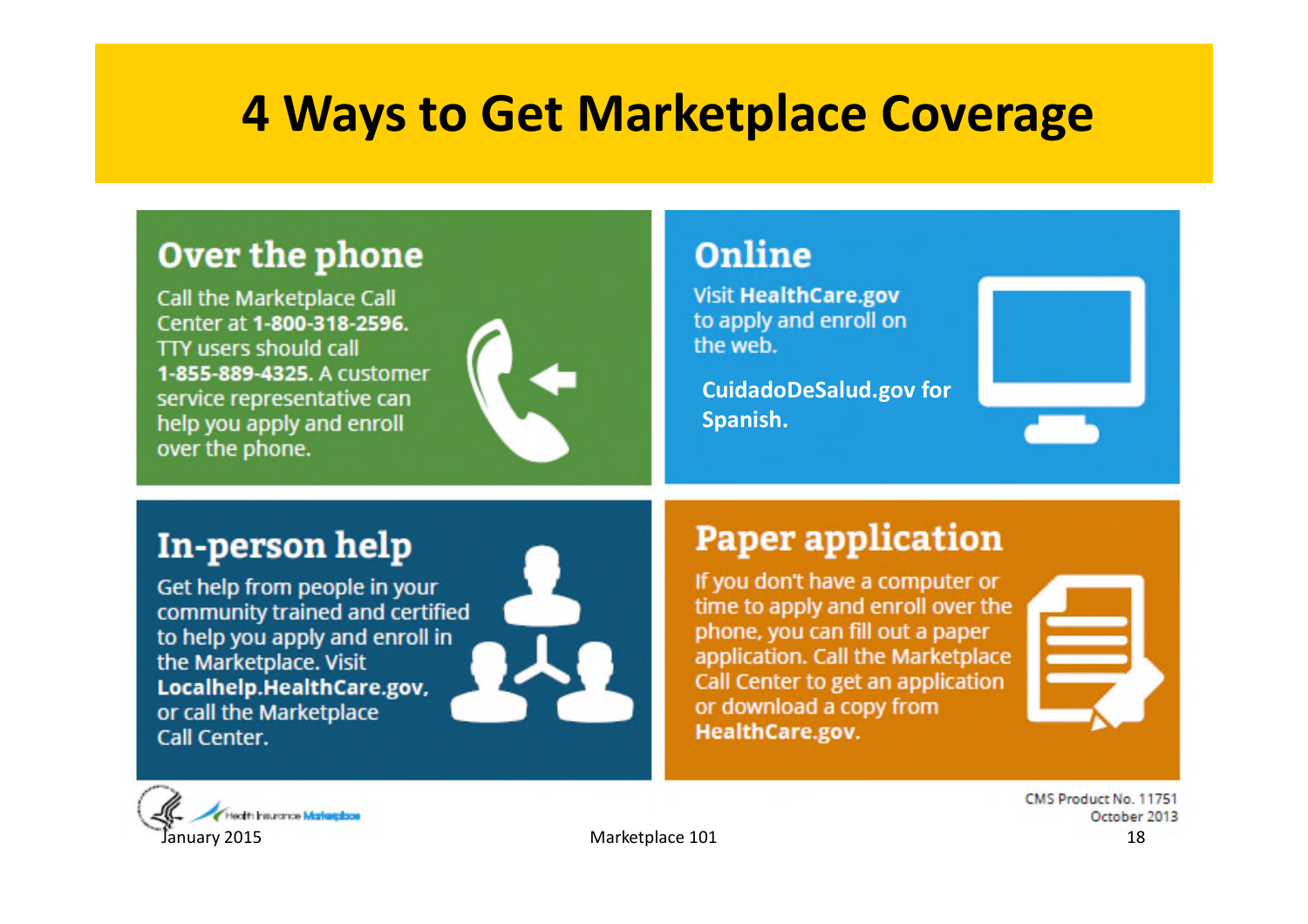### **In-Person Assistance**

- Marketplace in-person help is available
	- Navigators
	- Non-Navigator assistance personnel
	- Certified application counselors
	- Issuer application assisters
	- Enrollment assistance contractor
	- Agents and brokers
	- To find help in your area, go to Localhelp.HealthCare.gov



**Visit Marketplace.cms.gov for information on your organization becoming a Champion for Coverage**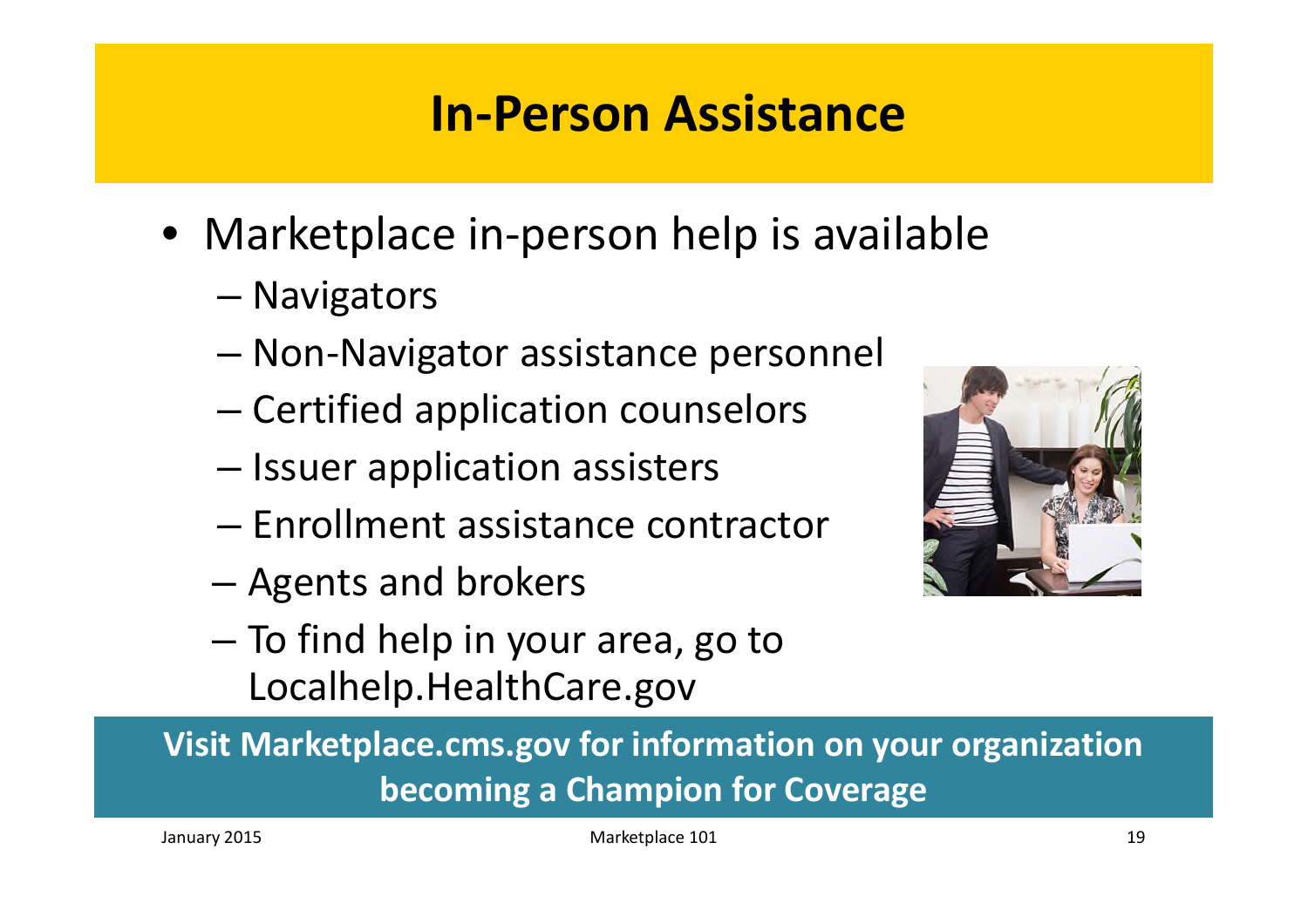### **From Coverage to Care**

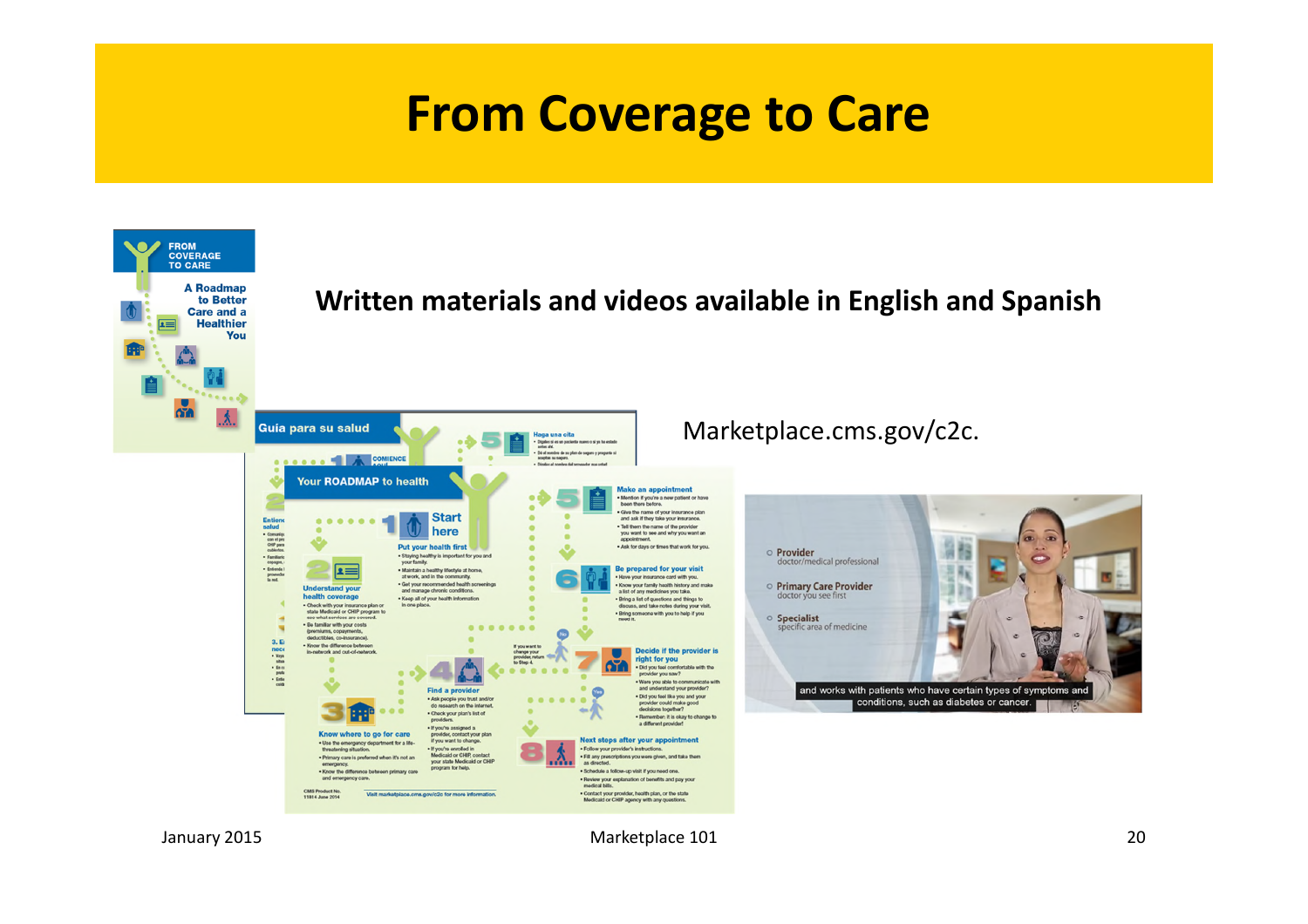### **Key Points to Remember**

- The Marketplace is a way for qualified individuals and families to find and buy health insurance
	- Open enrollment for 2015 coverage is from November 15, 2014 – February 15, 2015
	- You may enroll or change plans during a Special Enrollment Period if you have certain life changing events
- States have flexibility to establish their own Marketplace
- Individuals and families may be eligible for lower costs on their monthly premiums and out-of-pocket costs
- There is help available
- If you don't agree with a decision made by the Marketplace, you may be able to file an appeal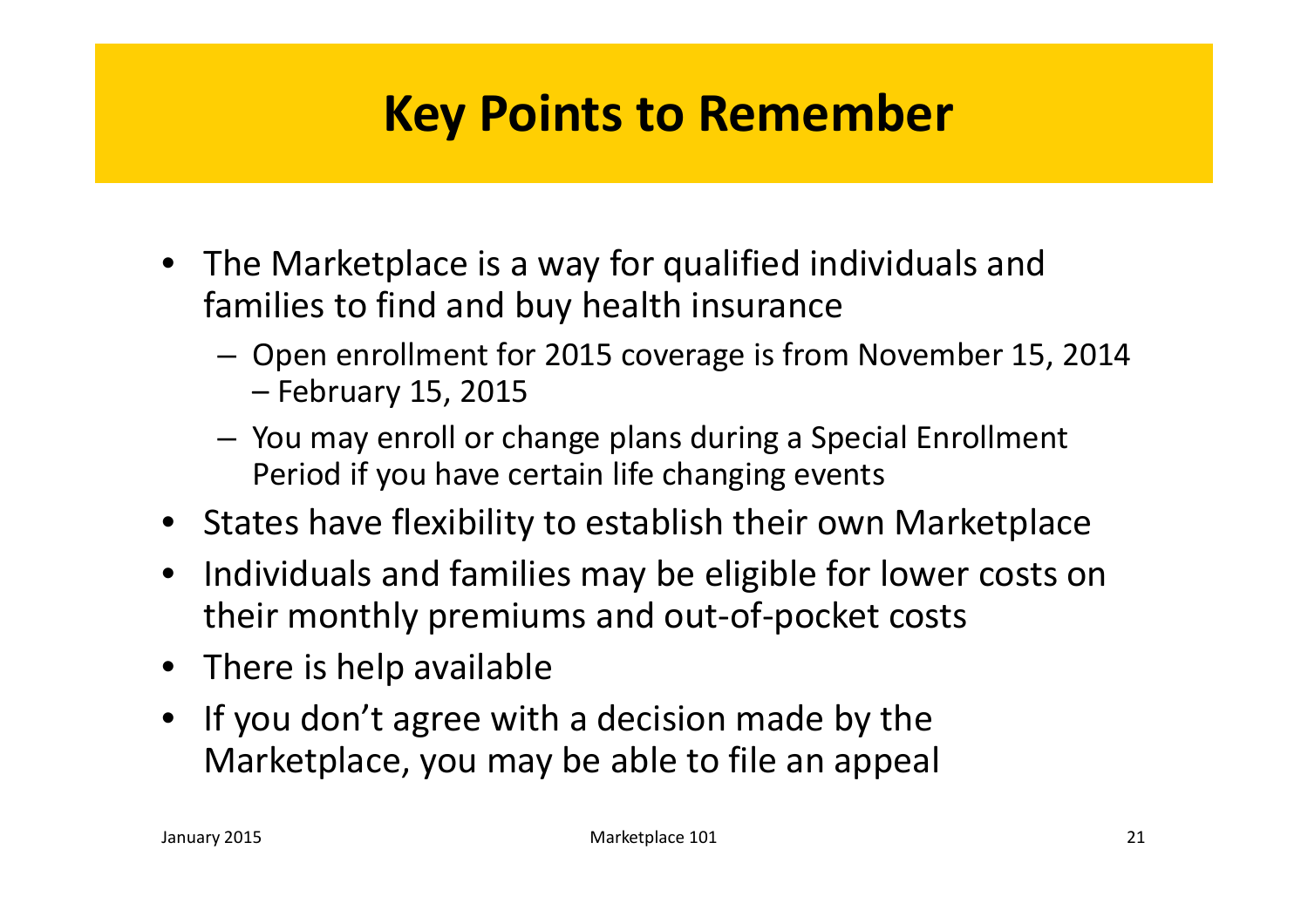### **Marketplace.cms.gov**



**Access the 5 Steps to Staying Covered Through the Marketplace (for those already covered in the Marketplace)**

**marketplace.cms.gov/outreach-and-education/5-steps-to-staying-covered.pdf**